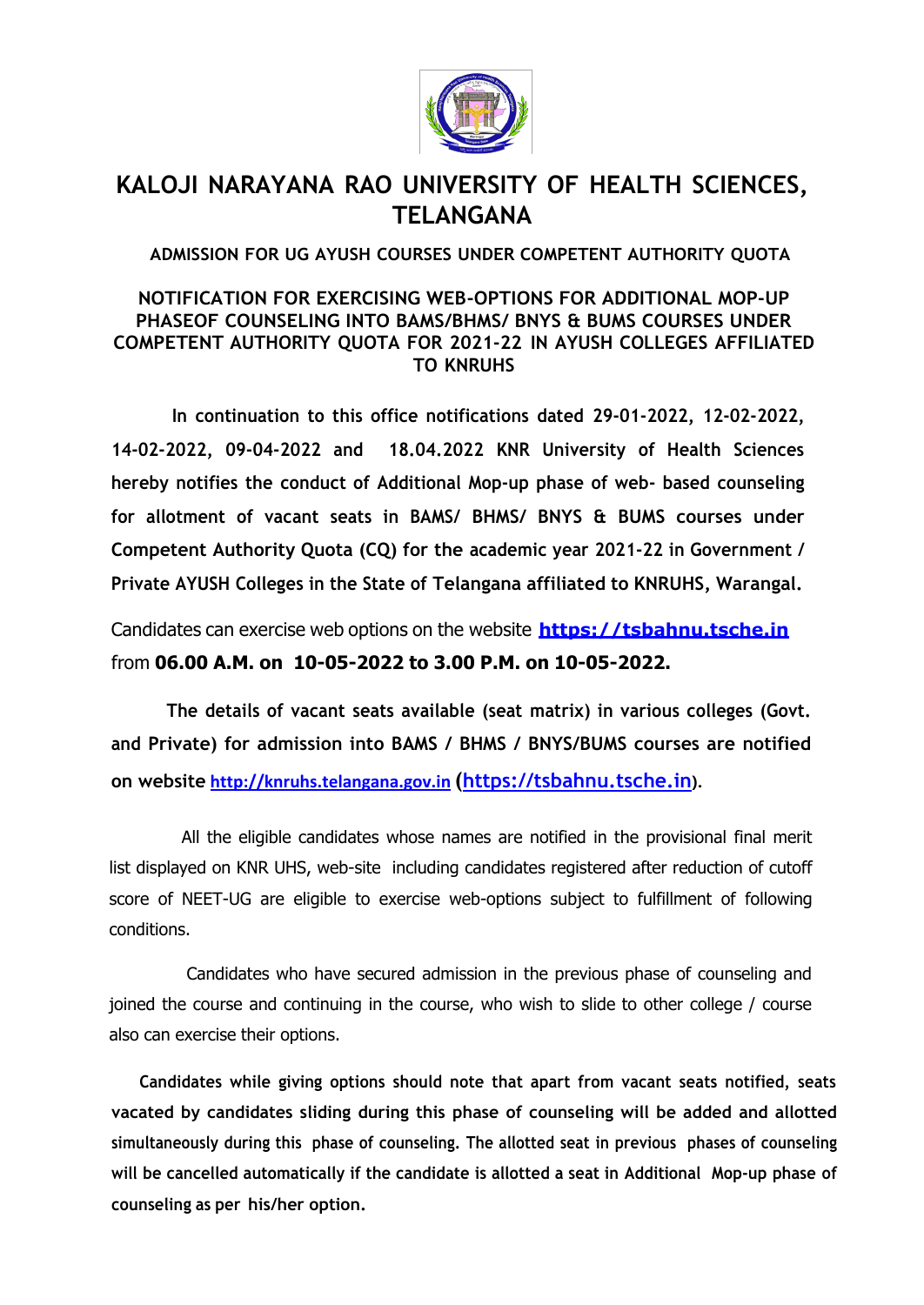**The candidates who have been allotted seats in the previous phases of counseling and who have not joined / discontinued the course after joining are not eligible to exercise options for that course in Additional Mop-up phase of counseling.**

**Candidates who are admitted into UG AYUSH courses under All India Quota are not eligible to exercise web options. Candidates who are admitted into MBBS & BDS courses under KNRUHS are also not eligible to exercise web options.**

**UNIVERSITY FEE: Allotted Candidates have to pay University fee of Rs. 8,000/ for BAMS/ BHMS/ BNYS & BUMS Courses through payment gateway by using online payment method. (Debit Card/Credit Card/Internet Banking) and download the allotment letter.**

> **Candidates are informed to check their final allotment, take printout of allotment letter from the web, and report to the principal of respective colleges on or before the date furnished on the allotment letter.**

**Candidates who have paid University fee in the previous phases of counseling need not pay University fee again.**

**TUITION FEE: Tuition fee is to be paid at respective colleges. The tuition fee payable is as notified by Government of Telangana.**

## **IMPORTANT INSTRUCTIONS TO THE CANDIDATES :**

- 1) Eligible candidates as per provisional final merit list and addendums can exercise web options for **BAMS/ BHMS/ BNYS & BUMS Courses in all AYUSH colleges as per their interest and priority** through **[https://tsbahnu.tsche.in](https://tsbahnu.tsche.in/)** from computer with internet facility. **Do not use Tabs or Mobiles to exerciseweb-options**.
- 2) Candidates are advised to read the Regulations and Prospectus carefully before exercising web-options, which is available on KNRUHS website.
- **3)** Candidate can exercise options for AYUSH Courses in all the Colleges as per their interest and eligibility. There is no limit to the number of options.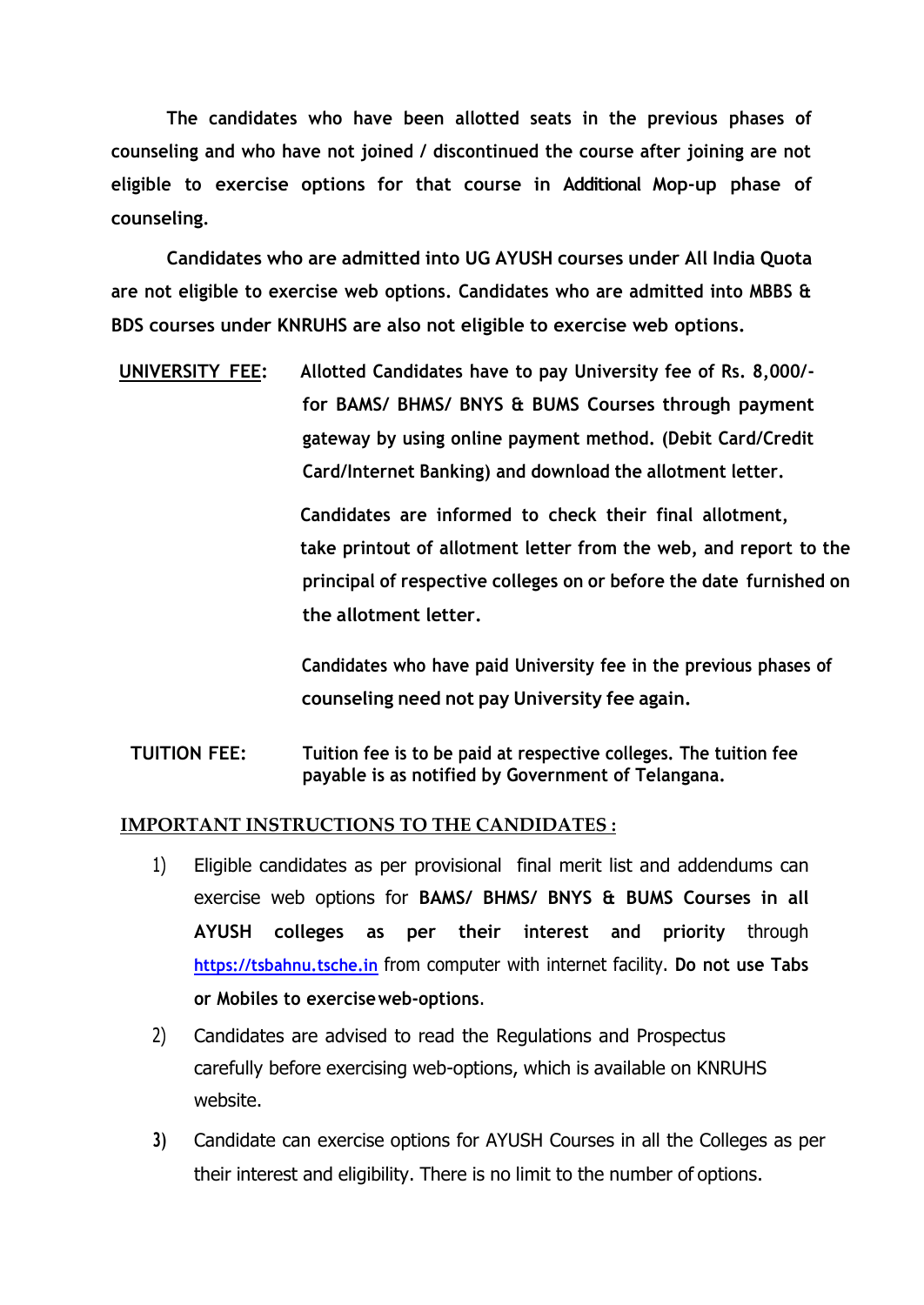- **4) Candidates are advised to exercise options for seats in courses and colleges in which they are interested to join. If they are not interested to join, they should not give options and provide opportunity for the next meritorious interested candidates.**
- **5) IMPORANT NOTE : CANDIDATES ARE INFORMED THAT IF THEY EXERCISE WEB- OPTIONS FOR A SEAT AND ALLOTTED A SEAT AS PER THEIR CHOICE OF WEB- OPTIONS IN THIS PHASE OF COUNSELING AND IF THEY DO NOT JOIN THE COURSE AT THE ALLOTTED COLLEGE THEN HE/SHE HAS TO PAY PENALTY OF RS. 1,00,000/- (ONE LAKH) AND ALSO WILL BE DEBARRED FOR 3 YEARS FOR UG AYUSH ADMISSION UNDER KNRUHS IF ANY TO PREVENT SEAT BLOCKING.**
- **6) If a candidate exercises options and is allotted a seat in AYUSH course as perhis/her options and the candidate does not join the course, penalty clause as notified above will be applicable .**
- 7) One time pass word will be sent to the registered mobile number at the time of exercising web-options. The pass word consists of SIX letter code with English capital A to Z. (For details read instructions to the candidates before giving options)
- 8) Candidates are instructed to take a print out of saved options.
- 9) Candidates will receive SMS message on their registered mobile after allotment of seat, if allotted. Candidates can also login to check their allotment status on **[https://tsbahnu.tsche.in](https://tsbahnu.tsche.in/)** website.
- 10) Selected candidate shall download the allotment letter from website after payment of the University fee by gateway method by using online payment method. (Debit Card/Credit Card/Internet Banking). **Candidateswho have paid university fee in the previous phases need not pay again**.
- 11) Candidates are hereby informed that final verification of original certificates will be conducted at the college of admission and in case of any discrepancy, the provisional allotment will be cancelled and action may be initiated as per University regulations.